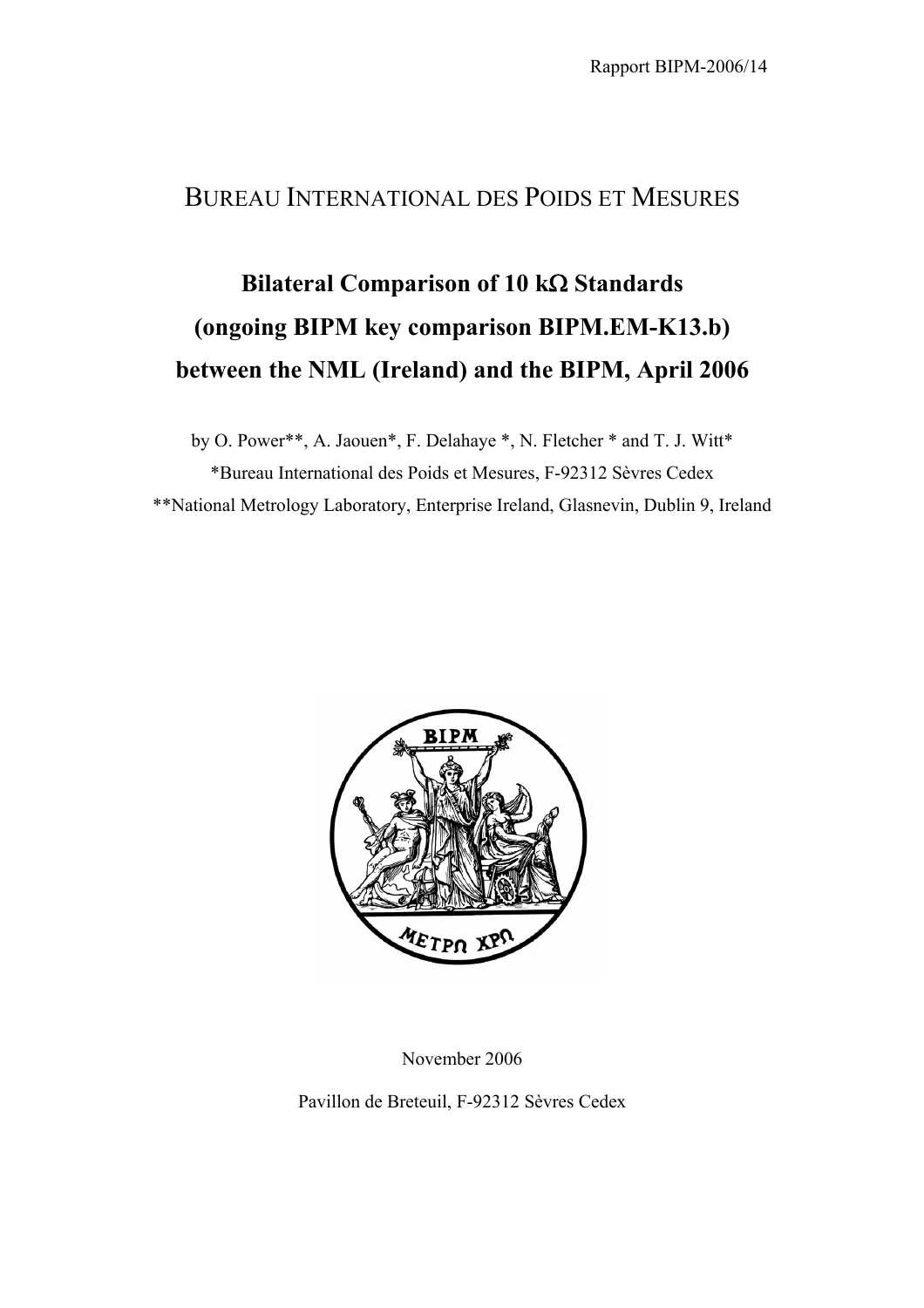## **Bilateral Comparison of 10 k**Ω **Standards (ongoing BIPM key comparison BIPM.EM-K13.b) between the NML and the BIPM, April 2006**

A comparison of the  $10 \text{ k}\Omega$  reference standards of the BIPM and the National Metrology Laboratory (NML, Ireland) was carried out from February to July 2006. Two BIPM 10 k $\Omega$  travelling standards, B10k08 and B10k09, were shipped to the NML by air courier. Both before and after the measurements at the NML, the standards were measured at the BIPM. All three measurement periods were of approximately one month duration.

The BIPM measurements were carried out by comparison with a  $100 \Omega$  reference resistor whose value is known with respect to the BIPM quantized Hall resistance (QHR) standard. The current in the  $10 \text{ k}\Omega$  resistors during the measurements at the BIPM was 0.1 mA. The NML carried out measurements of the travelling standards against  $10 \text{ k}\Omega$ reference resistors by a substitution method using a current comparator resistance bridge. The NML reference standards are maintained with respect to  $R_{K-90}$  by means of periodic calibrations and comparisons with the BIPM and by extrapolation of the behaviour over time of its reference group. The measuring current used at NML was 0.5 mA.

The reference conditions were a temperature of 23 °C and pressure of 101 325 Pa. Both NML and BIPM measurements were carried out at temperatures close to the reference temperature, to within 0.5 °C. Results of all NML and BIPM measurements were corrected to 23 °C and 101 325 Pa using the known temperature and pressure coefficients of the travelling standards and the recorded values of ambient temperature and pressure.

The reference standards of the two participants are clearly closely correlated, as the NML takes its traceability from the BIPM. The effect of this correlation is reduced by the size of the time lapse since the last comparison of NML's standards with those of the BIPM. This took the form of comparison BIPM.EM-K13.a in April 2004.

Figures 1 and 2 show the measured values obtained (after correction to the reference temperature) for the two standards by the two laboratories. The resistances of the standards are assumed to vary linearly over time, and linear least-squares fits to the BIPM data for each standard are used to provide the comparison reference. The results of the comparison are presented as the differences between the mean values measured at NML and the values calculated for the same date from the fitted BIPM data. The reference date of the comparison is thus the mean date of the NML measurements, 13 April 2006.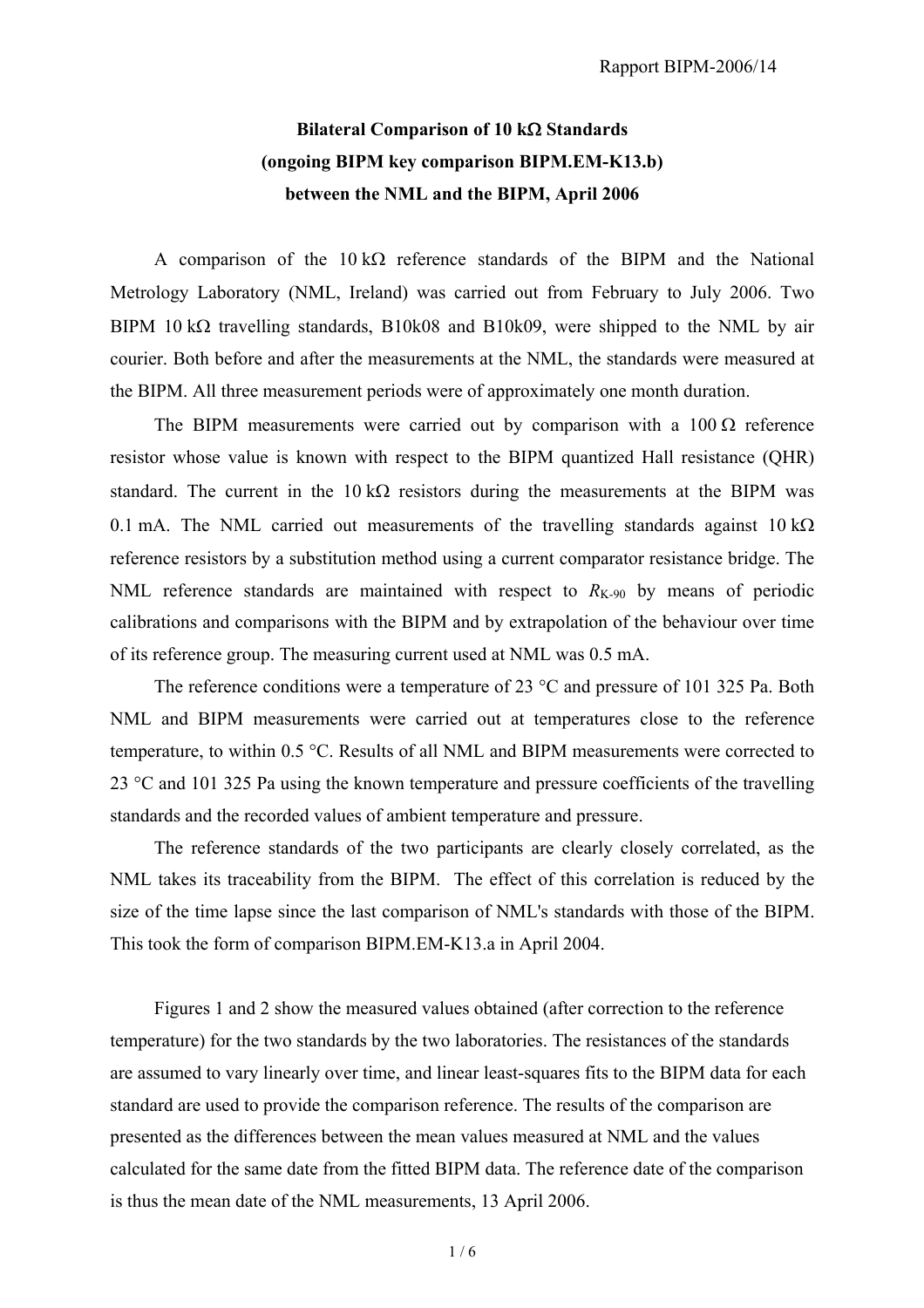Table 1 lists the results for the comparison and the uncertainty contributions as separate Type A and B components for both laboratories. The following elements are listed:

(1) the mean resistance value  $R_{NML}$  of each resistor measured by the NML

(2) the Type A uncertainty due to the instability of the resistors and the measuring equipment, computed as the standard uncertainty of the mean value;

(3) the Type B uncertainty component due to the measuring equipment of the NML. This uncertainty is partially correlated between the different travelling standards used for a comparison and the contributions that are completely or partially correlated are indicated by asterisks (\*) in Table 3;

(4-6) the corresponding quantities for the BIPM; the Type A uncertainty for the resistance value at the reference date is calculated from the least-squares linear fit;

(7) the difference  $(R_{NML} - R_{BIPM})$  for each resistor, and (8) the clearly uncorrelated (Type A) part of the uncertainty;

(9) the result of the comparison, which is the mean of the differences of the calibration results for the two standards;

(10) the standard uncertainty on this mean difference (including Type A and Type B components from both laboratories).

Table 2 lists the Type B uncertainties associated with maintenance and measuring equipment at the BIPM and Table 3 lists the corresponding uncertainties for the NML.

No key comparison reference value (KCRV) is needed in this bilateral comparison to calculate the degree of equivalence (DoE) between the NML and the BIPM. The two differences (7 above), which allow for the behaviour of each standard individually, are combined as a simple mean (9) to give the DoE given below. The combined uncertainty of the mean difference (10) provides the uncertainty on this DoE. However, in order to link this result to results from other participants in comparison BIPM.EM-K13.b, the KCRVB is as usual taken to be the BIPM value.

The measured resistances and differences in table 1 are given with their corresponding absolute standard uncertainties (1  $\sigma$  estimates, in mΩ). The final result of the comparison is presented as the degree of equivalence between the NML and the BIPM for values assigned to 10 kΩ standards, *D*<sub>NML</sub>, and its expanded uncertainty, *U*<sub>NML</sub> (*k*=2, 95% confidence level) both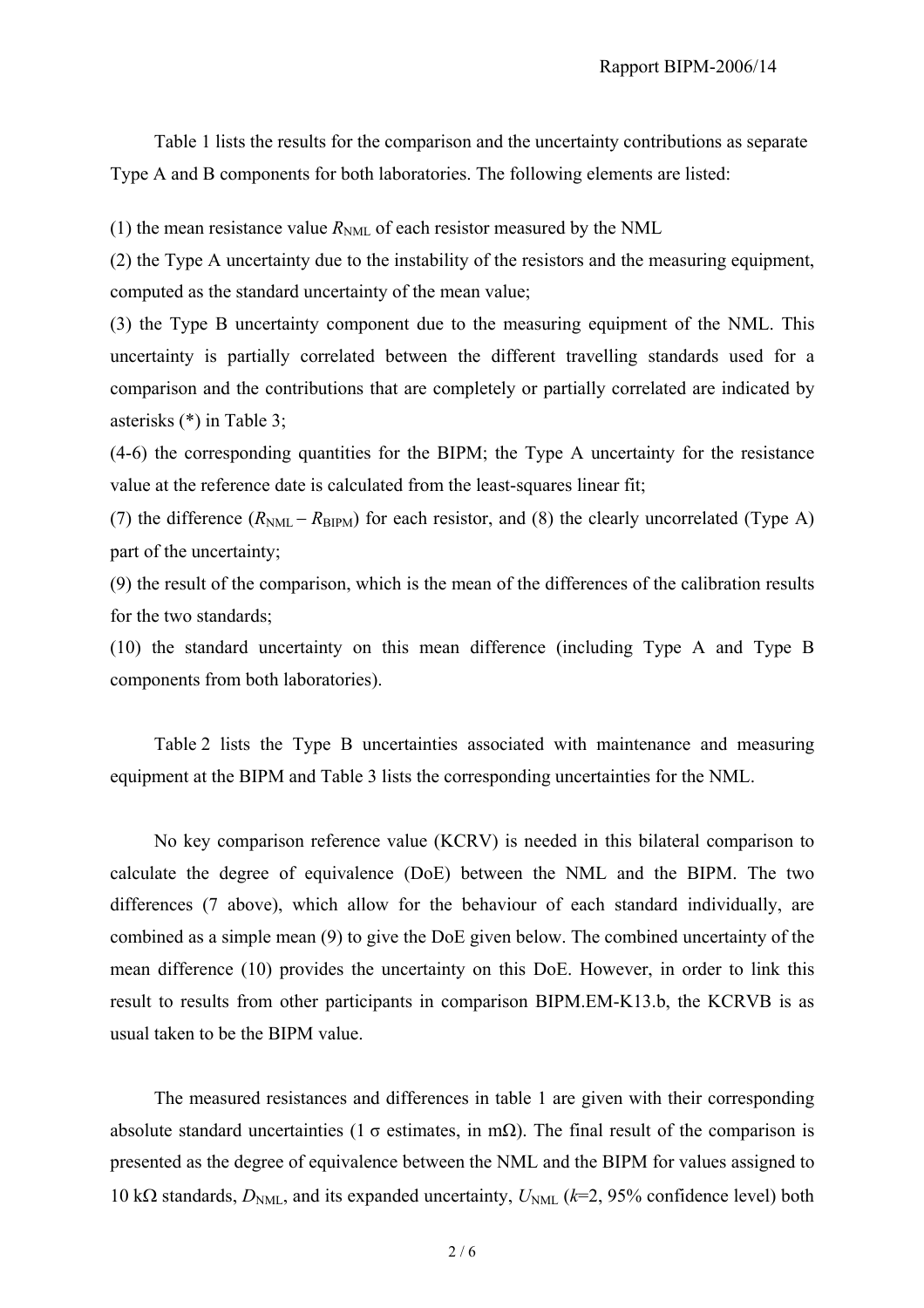expressed in 10<sup>-8</sup> (i.e. as relative values, where  $1 \times 10^{-8} = 0.1$  m $\Omega$  on a measurement of  $10 kΩ$ ):

$$
D_{\text{NML}} = (R_{\text{NML}} - R_{\text{BIPM}}) / 10 \text{ k}\Omega = +28 \times 10^{-8}
$$
  

$$
U_{\text{NML}} = 92 \times 10^{-8}
$$

This is a most satisfactory result. The difference between the values assigned to the travelling standards by the two laboratories is less than the expanded uncertainty associated with the difference. The calibration and measurement capability (CMC) of NML held in the BIPM key comparison database appendix C for measurements of 10 kΩ standards is 15 mΩ (i.e.  $150 \times 10^{-8}$ ). This comparison result clearly supports this CMC.

## **Comments:**

More qualitative information can also be gained from the comparison data, particularly by inspection of figures 1 and 2. Multiple standards and the '*A-B-A*' pattern of measurements are used to reduce the effects of instabilities of the standards on the comparison. From figures 1 and 2, it is clear that, at least at the level of interest defined by the NML uncertainties, the behaviour of the standards is not a limiting factor in this comparison. The linear drift rates obtained for the standards during the period of this comparison have also been compared to the historical data maintained at the BIPM for each standard (covering approximately the last 5 years), and a satisfactory agreement was found.

The consistency of any difference observed for the two standards (i.e. the difference between the differences (7)) can be very revealing. In this case, both standards show a difference of the same sign and similar magnitude. The size of the offset is significant compared to the Type A uncertainties, but not compared to the total NML uncertainties. This comparison thus reveals a small discrepancy between the resistance values assigned at  $10 \text{ k}\Omega$ at NML and BIPM, which could be due to a shift in the reference standards since the last calibration or the result of an uncorrected error in the measurement apparatus. The offset is adequately covered by the Type B uncertainties assigned by the NML, and is not significant compared to the laboratory CMC for this measurement.

The measurement current in the travelling standards during this comparison was 0.1 mA in one laboratory and 0.5 mA in the other. The type of travelling standards used have previously been characterised for possible power or voltage coefficients, however, and this difference does not significantly increase the uncertainty of the comparison. (An uncertainty contribution of  $1 \times 10^{-8}$  is included in table 3 to cover any possible effect.)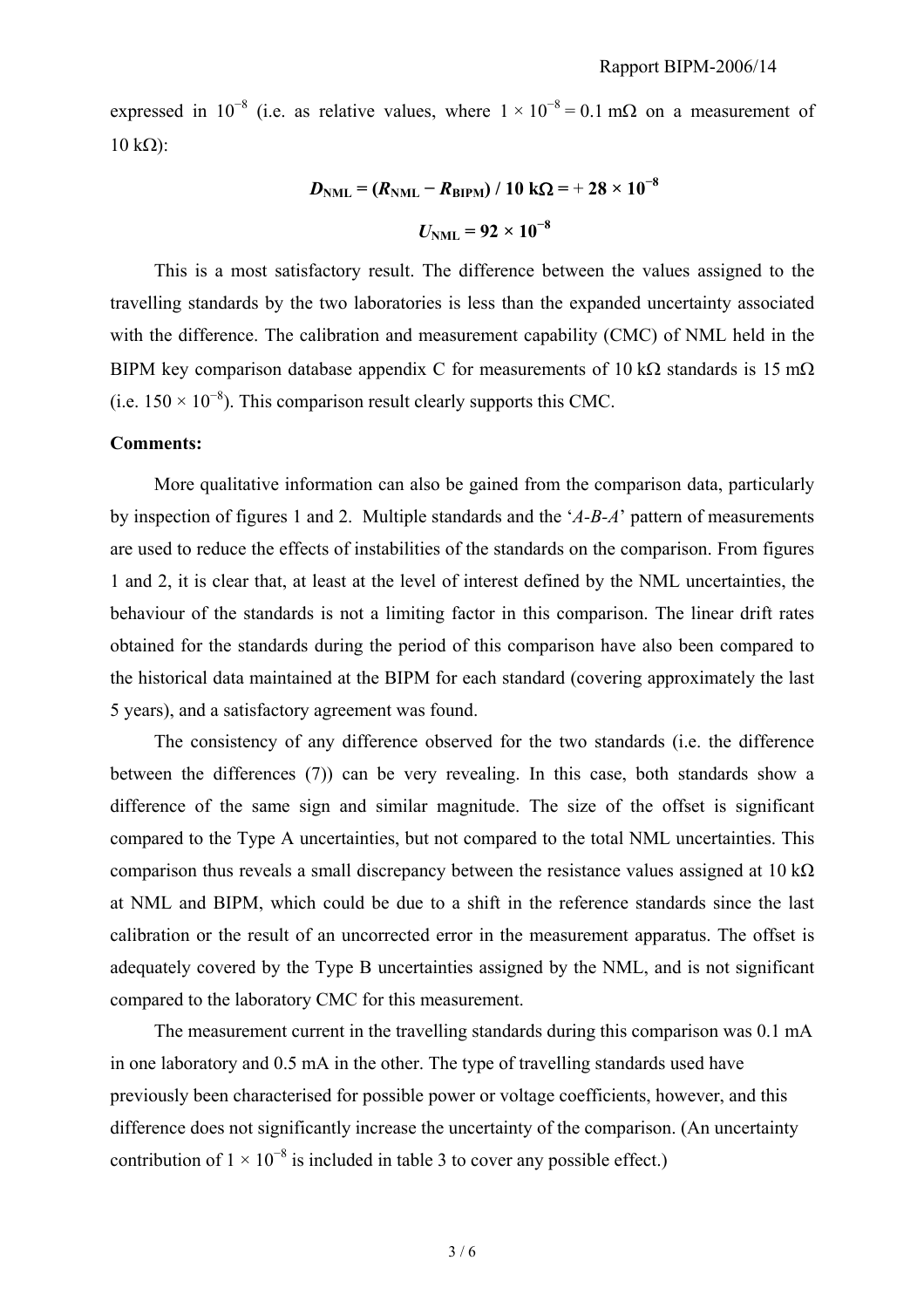

**Figure 1:** Relative deviation from the nominal 10 kΩ value of the resistance of B10k08 vs time: individual measurements of the BIPM and NML, a linear least-squares fit to the BIPM measurements and the reported mean and expanded uncertainty of the NML measurements.



**Figure 2:** as figure 1, but for resistor serial number B10k09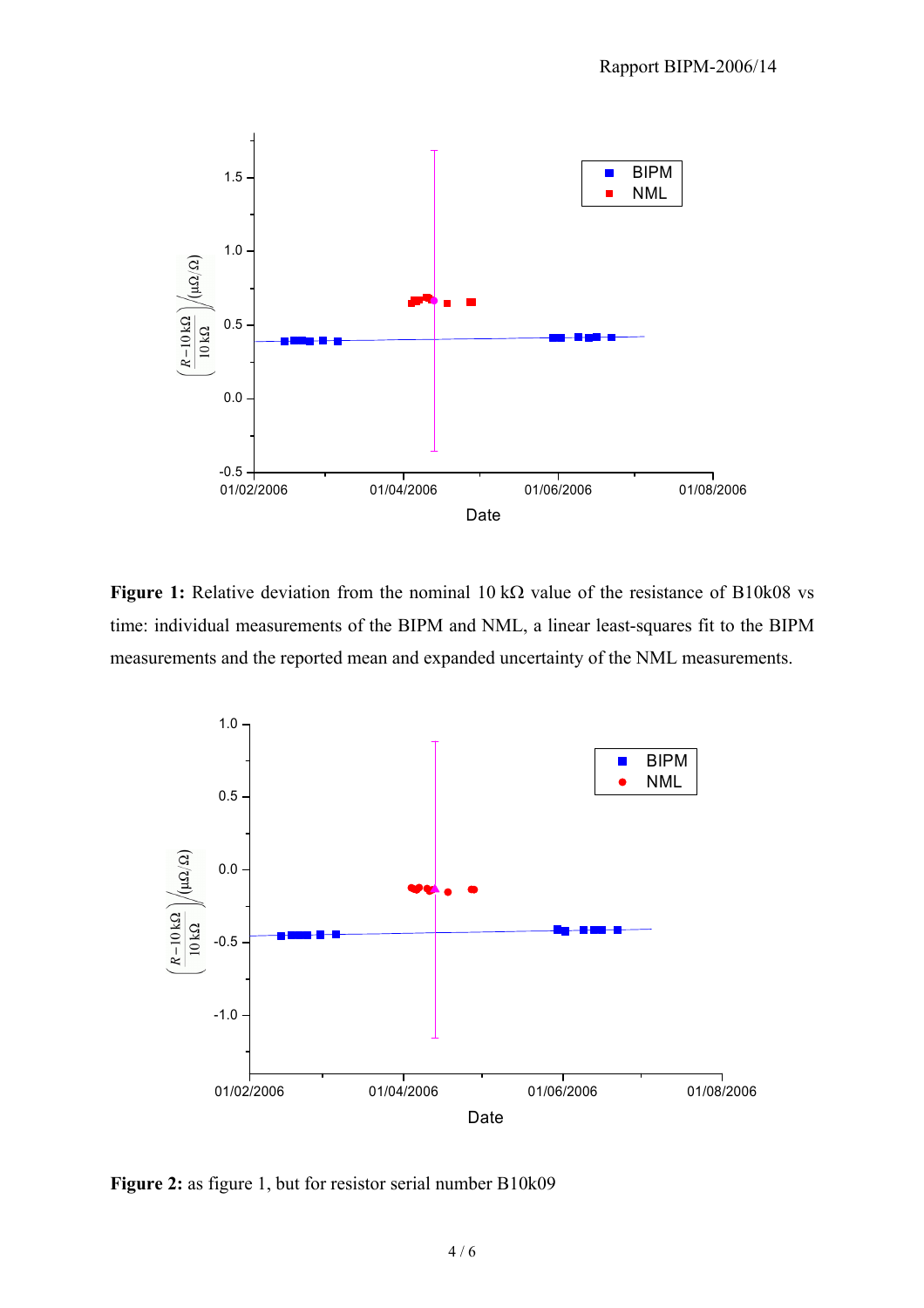|                |                                                                                                |                                                  | <b>B10k08</b> | <b>B10k09</b> |
|----------------|------------------------------------------------------------------------------------------------|--------------------------------------------------|---------------|---------------|
| 1              | <b>NML</b>                                                                                     | $(R - 10 \text{ k}\Omega) / \text{m}\Omega$      | $+6.69$       | $-1.33$       |
| $\overline{2}$ |                                                                                                | Type A uncertainty / $m\Omega$                   | 0.10          | 0.10          |
| 3              |                                                                                                | Type B uncertainty / $m\Omega$                   | 5.1           |               |
| 4              | <b>BIPM</b>                                                                                    | $(R - 10 \text{ k}\Omega)/m\Omega$               | $+4.05$       | $-4.33$       |
| 5              |                                                                                                | Type A uncertainty / $m\Omega$                   | 0.03          | 0.04          |
| 6              |                                                                                                | Type B uncertainty / $m\Omega$                   | 0.15          |               |
| 7              |                                                                                                | $(R_{\text{NML}} - R_{\text{BIPM}})/m\Omega$     | $+2.64$       | $+3.00$       |
| 8              |                                                                                                | combined Type A uncertainty/ $m\Omega$           | 0.10          | 0.11          |
| 9              | $+2.8$<br>Mean difference: $\langle R_{\text{NML}} - R_{\text{RIPM}} \rangle / \text{m}\Omega$ |                                                  |               |               |
| 10             |                                                                                                | Total uncertainty on mean difference / $m\Omega$ | 4.6           |               |

**Table 1**. Results of the NML/BIPM bilateral comparison of 10 kΩ standards using two BIPM travelling standards: mean date 13 April 2006. Uncertainties are  $1 \sigma$  estimates.

**Table 2**. Estimated Type B standard uncertainties, relative to the nominal value, for 10 kΩ calibrations with the BIPM equipment. A relative uncertainty of  $1 \times 10^{-9}$  corresponds to 0.01 mΩ.

| Realization of $R_H(2)$                                               | $2 \times 10^{-9}$  |
|-----------------------------------------------------------------------|---------------------|
| Ratio of 10 k $\Omega$ transfer resistor to $R_H(2)$                  | $6 \times 10^{-9}$  |
| DC/AC difference (at 1 Hz) of the transfer resistor                   | $2 \times 10^{-9}$  |
| Comparison of transfer resistor to 10 $k\Omega$ reference resistors   | $5 \times 10^{-9}$  |
| Imprecision in the values of the reference resistors (including       | $10 \times 10^{-9}$ |
| uncertainties in extrapolated resistance values and residual power,   |                     |
| temperature and pressure effects)                                     |                     |
| Comparison of the travelling standards to the reference resistors     | $5 \times 10^{-9}$  |
| Uncertainty in the temperature correction for the travelling standard | $2 \times 10^{-9}$  |
| Uncertainty in the pressure correction for the travelling standard    | $4 \times 10^{-9}$  |
| rss total                                                             | $15 \times 10^{-9}$ |

**Table 3**. Estimated Type B standard uncertainties, relative to the nominal value, for 10 kΩ calibrations with the NML equipment. A relative uncertainty of  $1 \times 10^{-8}$  corresponds to 0.1 mΩ. Asterisks (\*) indicate components that are either completely correlated or probably significantly correlated when measuring different travelling standards.

| Calibrated value and drift correction of the 10 k $\Omega$ reference standard* | $40 \times 10^{-8}$ |
|--------------------------------------------------------------------------------|---------------------|
| Bridge ratio                                                                   | $30 \times 10^{-8}$ |
| Uncertainty in the temperature and pressure corrections of the                 | $1 \times 10^{-8}$  |
| reference standard *                                                           |                     |
| Possible change in value of travelling standard between 0.1 mA and             | $1 \times 10^{-8}$  |
| 0.5 mA measuring current *                                                     |                     |
| Possible effect of leakage resistances                                         | $10 \times 10^{-8}$ |
| rss total                                                                      | $51 \times 10^{-8}$ |